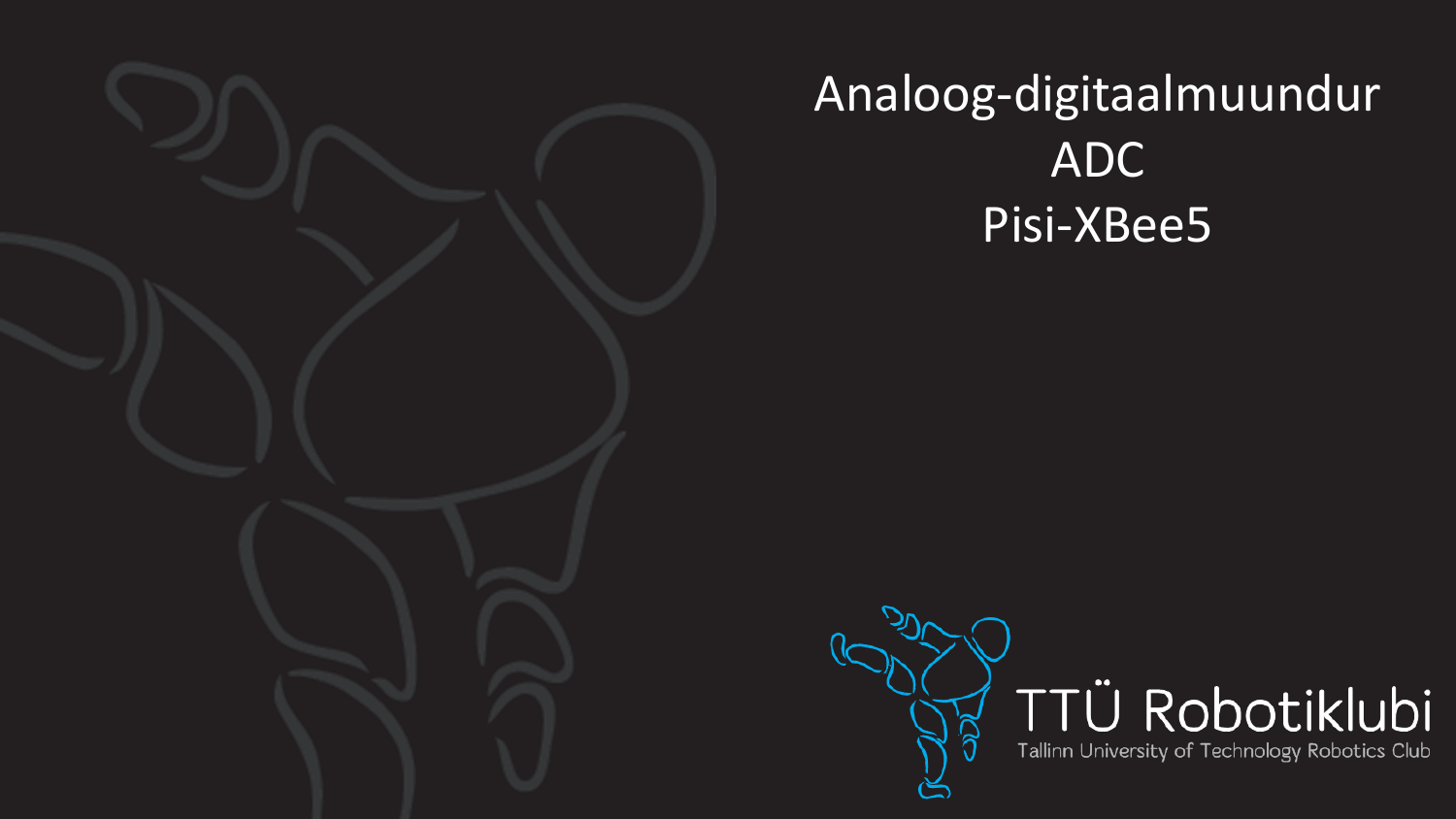- muundab analoogpinge väärtuse digitaalseks | ADC väärtuseks
- Digitaalne väärtus on 12-bitine.
- Võrdluspinge määrab maksimaalse digitaalse väärtuse.
- Maksimaalne väärtus xmega kontrolleritel 2<sup>12</sup> -1 ehk 4095.
- AVR ADC töötab võrdlusmeetodil (inglise keeles *successive approximation*).

13.04.2015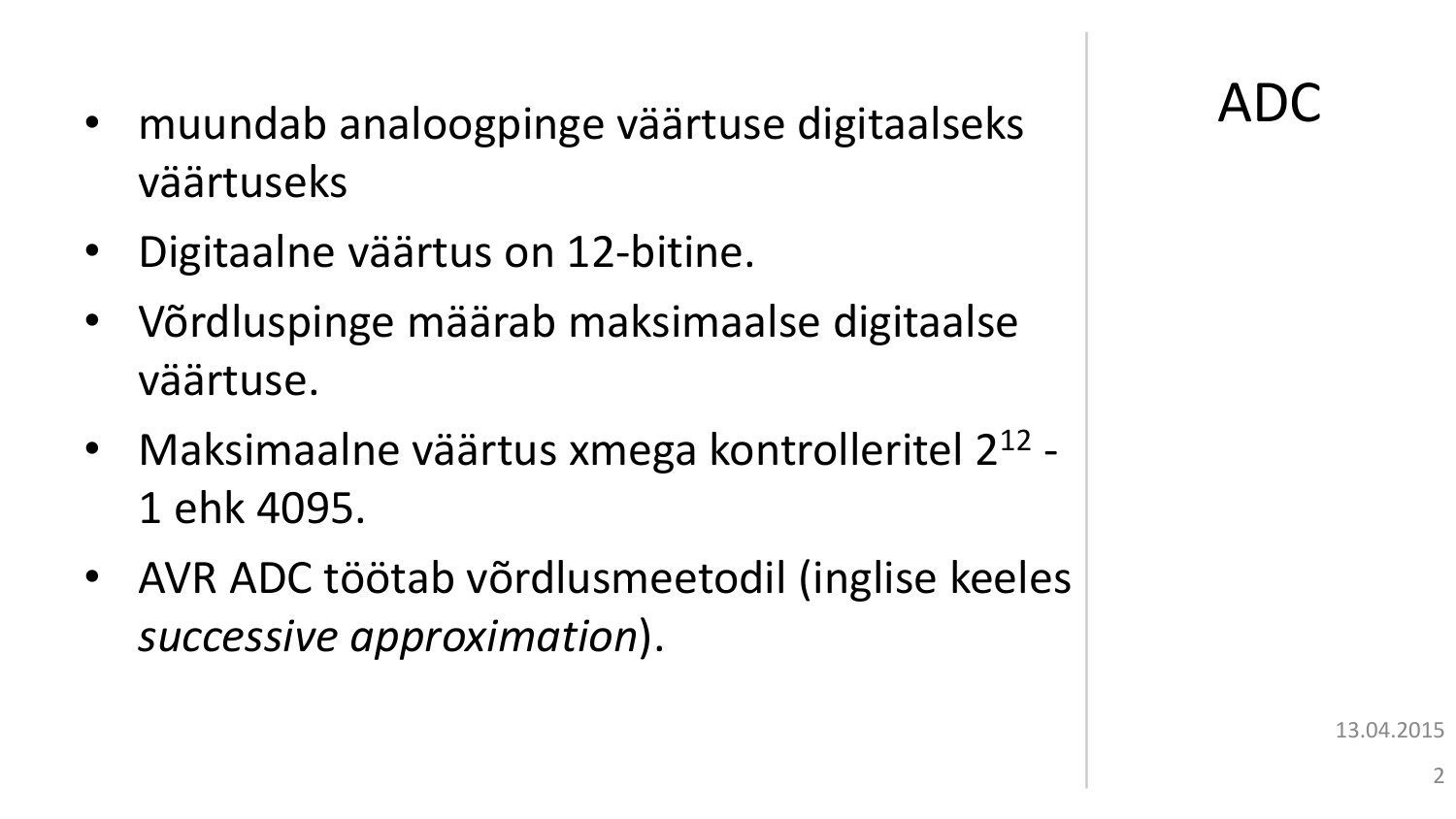- One ADC with 12-bit resolution
- 2 Msps sample rate
- Signed and Unsigned conversions
- 4 result registers with individual input channel control
- 12 single ended inputs
- 8x4 differential inputs
- 4 internal inputs:
	- Integrated Temperature Sensor
	- DAC Output
	- VCC voltage divided by 10
	- Bandgap voltage
- Software selectable gain of 2, 4, 8, 16, 32 or 64
- Selectable accuracy of 8- or 12-bit.
- Internal or External Reference selection
- Event triggered conversion for accurate timing
- DMA transfer of conversion results
- Interrupt/Event on compare result

### Features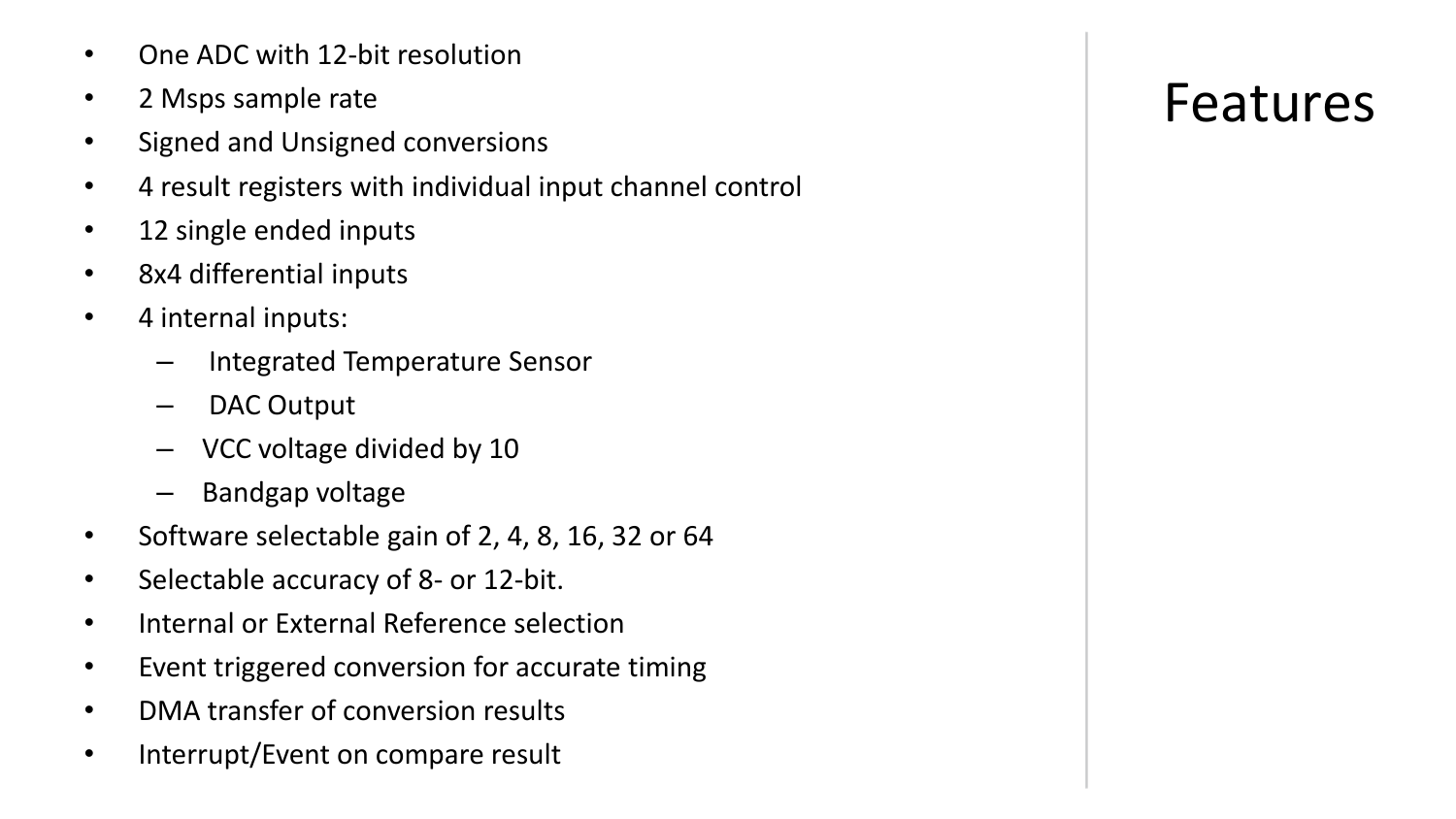

Note: 1. k = 7 for XMEGA A1/A3 devices, k = 11 for XMEGA A4 devices.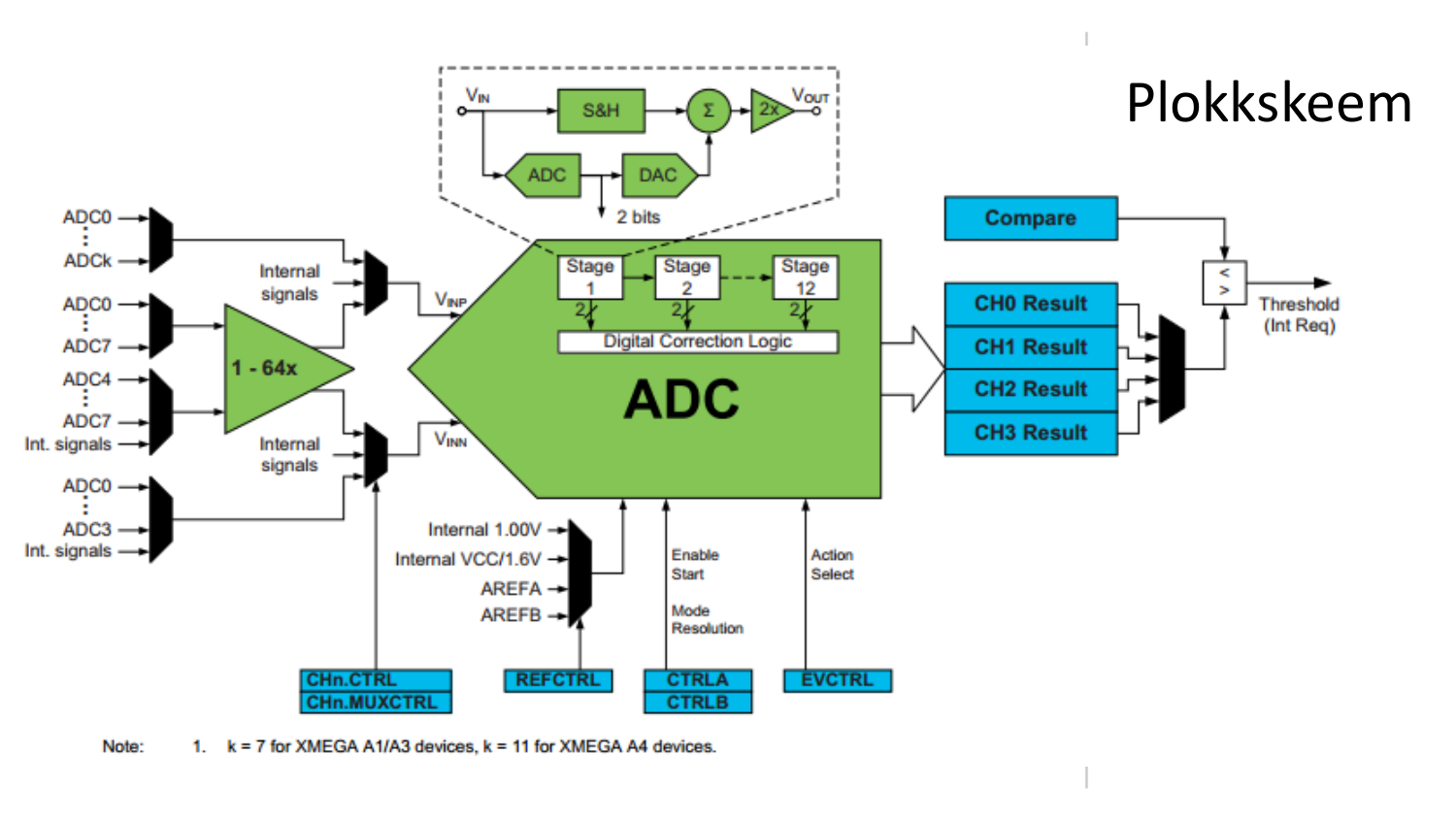- **ADCA Calibration register 0 and 1**
	- **Sisaldavad ADC tehasekalibratsiooni**
	- Xmega manual lk 38
- **CALL and CALH – Calibration Value register**
	- **Siia registrisse kirjutatakse tehasekalibratsiooni andmed**
	- Xmega manual lk 301
- adc->CALL = SP\_ReadCalibrationByte( PROD SIGNATURES START + ADCACAL0 offset );
- adc->CALH = SP\_ReadCalibrationByte( PROD\_SIGNATURES\_START + ADCACAL1\_offset );

Kalibreerimine (valikuline)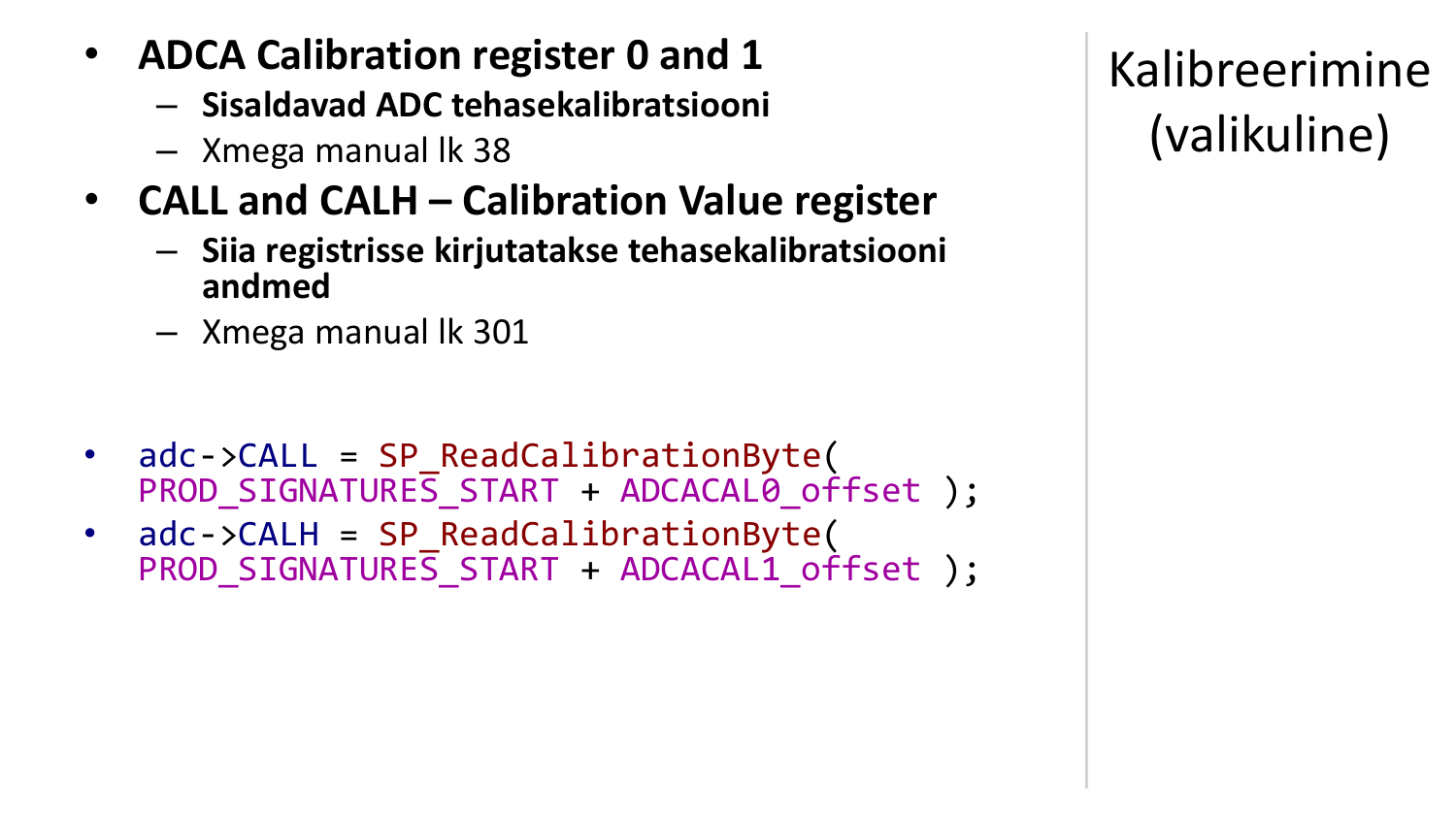- ADCA.CTRLB =  $0 \times 01 \lt 4$ ; või • ADCA.CTRLB = (ADC\_CONMODE\_bm|ADC\_RESOLUTION\_12BIT\_gc);
	- Conversion mode: signed
	- Resolution: 12bit

| Bit                  |                   |                   |                 |                 |                |            |                        |                 |
|----------------------|-------------------|-------------------|-----------------|-----------------|----------------|------------|------------------------|-----------------|
| $+0x01$              | <b>CONTRACTOR</b> | <b>CONTRACTOR</b> | <b>Contract</b> | <b>CONVMODE</b> | <b>FREERUN</b> |            | <b>RESOLUTION[1:0]</b> | <b>CONTRACT</b> |
| <b>Read/Write</b>    | <b>R/W</b>        | <b>R/W</b>        | RM              | <b>RM</b>       | <b>RM</b>      | <b>R/W</b> | RM                     |                 |
| <b>Initial Value</b> |                   |                   |                 |                 |                |            |                        |                 |

**CTRLB**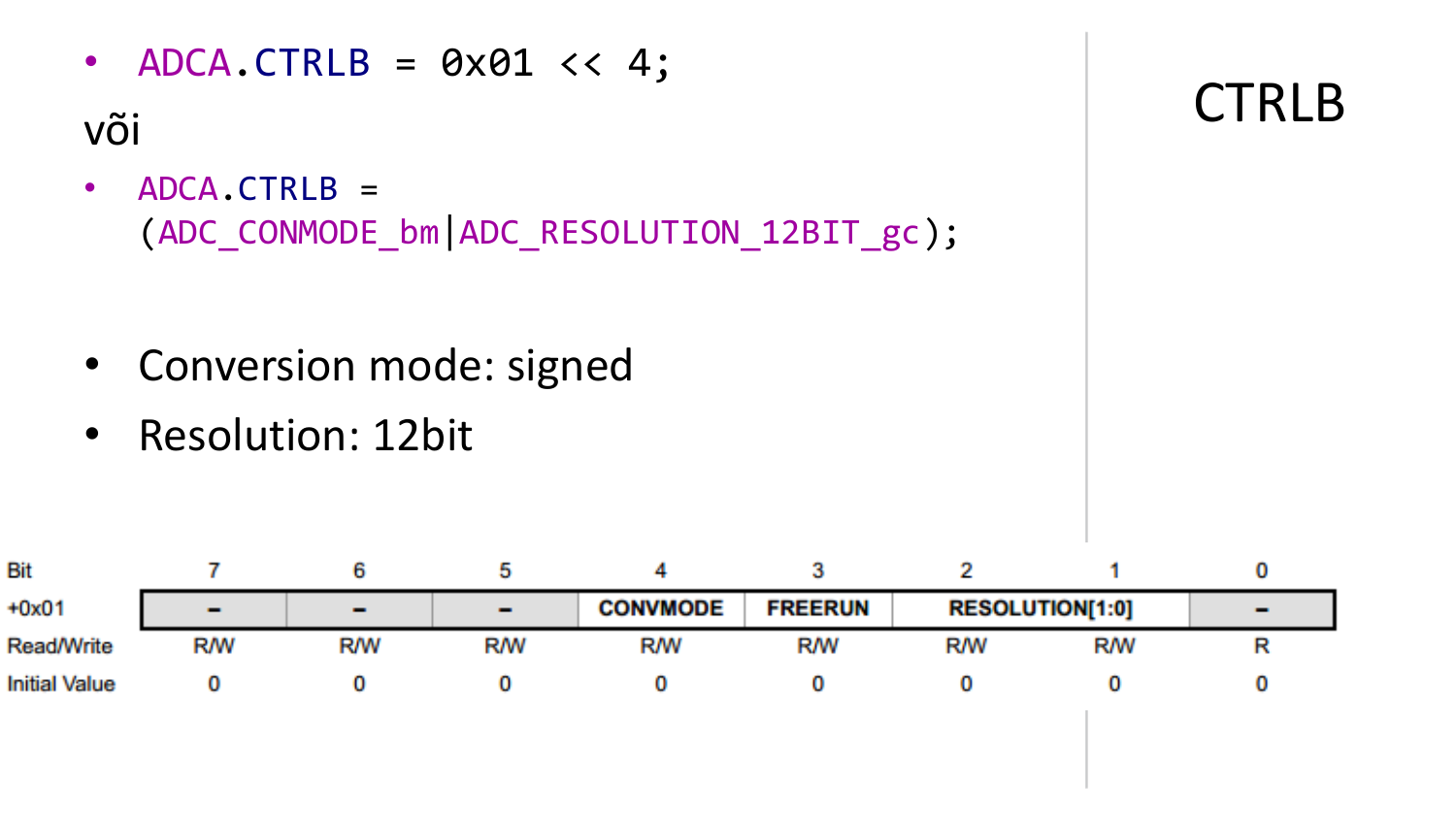#### Figure 25-10. Signed single-ended and internal input, input range, and result representation.

| <b>VREF</b> |              | <b>Dec</b>        | Hex        | <b>Binary</b>     | 16-bit result register |
|-------------|--------------|-------------------|------------|-------------------|------------------------|
|             |              | 2047              | 76 F       | 0111 1111 1111    | 0000 0111 1111 1111    |
|             |              | 2046              | <b>7FE</b> | 0111 1111 1110    | 0000 0111 1111 1110    |
|             | <b>VINP</b>  | 2045              | 7FD        | 1111 1101<br>0111 | 0000 0111 1111 1101    |
|             |              | <b>CONTRACTOR</b> | a a a      | <b>CONTRACTOR</b> | <b>British</b>         |
|             |              | 3                 | 3          | 0000 0000 0011    | 0000 0000 0000 0011    |
|             |              | 2                 | 2.         | 0000 0000 0010    | 0000 0000 0000 0010    |
|             | $VINN = GND$ |                   | 1          | 0000 0000 0001    | 0000 0000 0000 0001    |
| 0V          |              | 0                 | 0          | 0000 0000 0000    | 0000 0000 0000 0000    |
|             |              | -1                | <b>FFF</b> | 1111 1111         |                        |
|             |              | -2                | FFE.       | 1111 1110<br>1111 | 1111 1111 1111 1110    |
|             |              | <b>CONTRACTOR</b> | 医前面        | <b>CONTRACTOR</b> | <b>COLORED BANK</b>    |
|             |              | $-2045$           | 803        | 1000 0000 0011    | 1111 1000 0000 0011    |
|             |              | $-2046$           | 802        | 1000 0000 0010    | 1111 1000 0000 0010    |
|             |              | $-2047$           | 801        | 1000 0000 0001    | 1111 1000 0000 0001    |
| -VREF       |              | $-2048$           | 800        | 1000 0000 0000    | 1111 1000 0000 0000    |

#### Figure 25-11. Unsigned single-ended and internal input, input range, and result representation.



Signed vs unsigned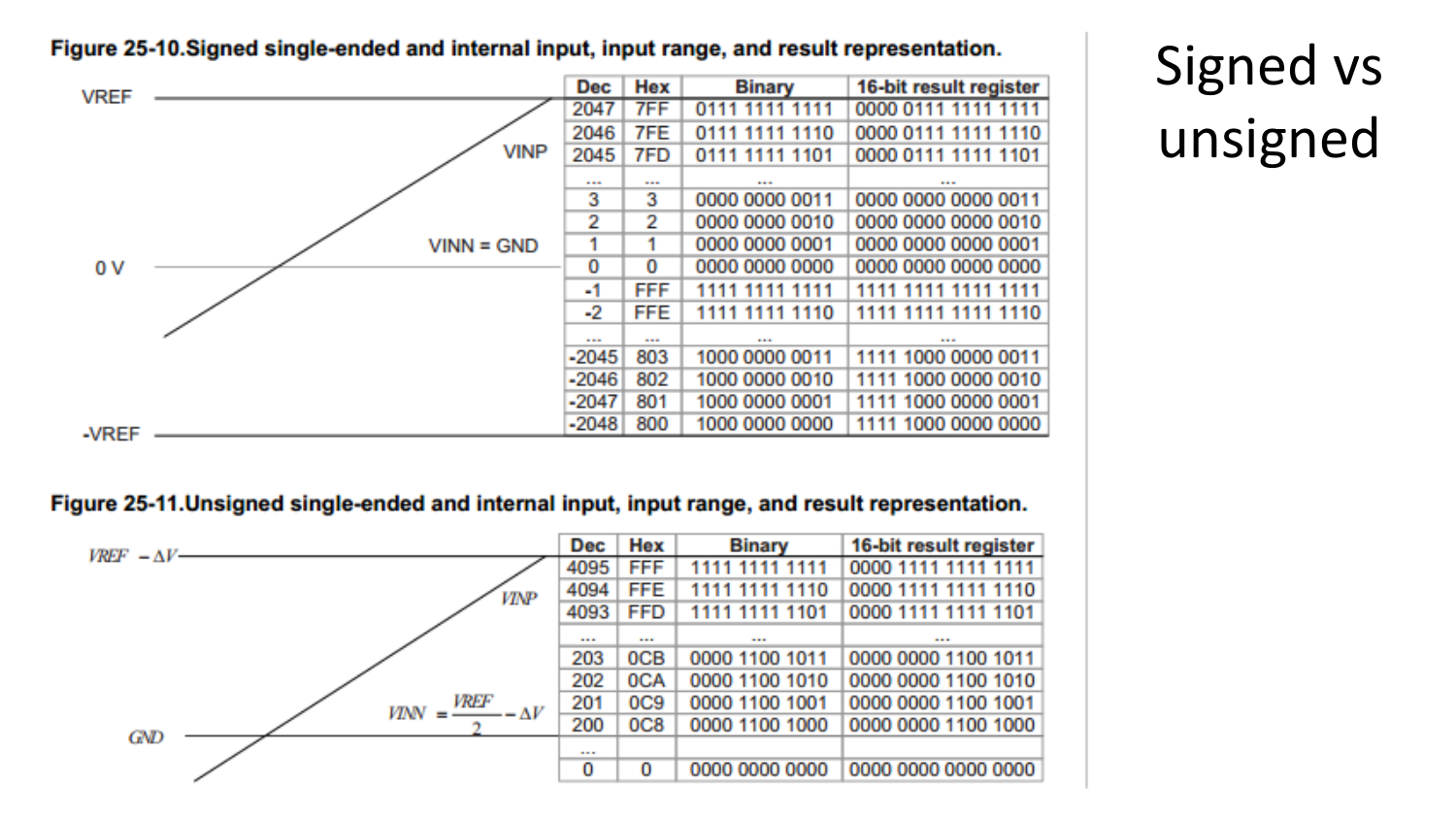

**Referents** pinge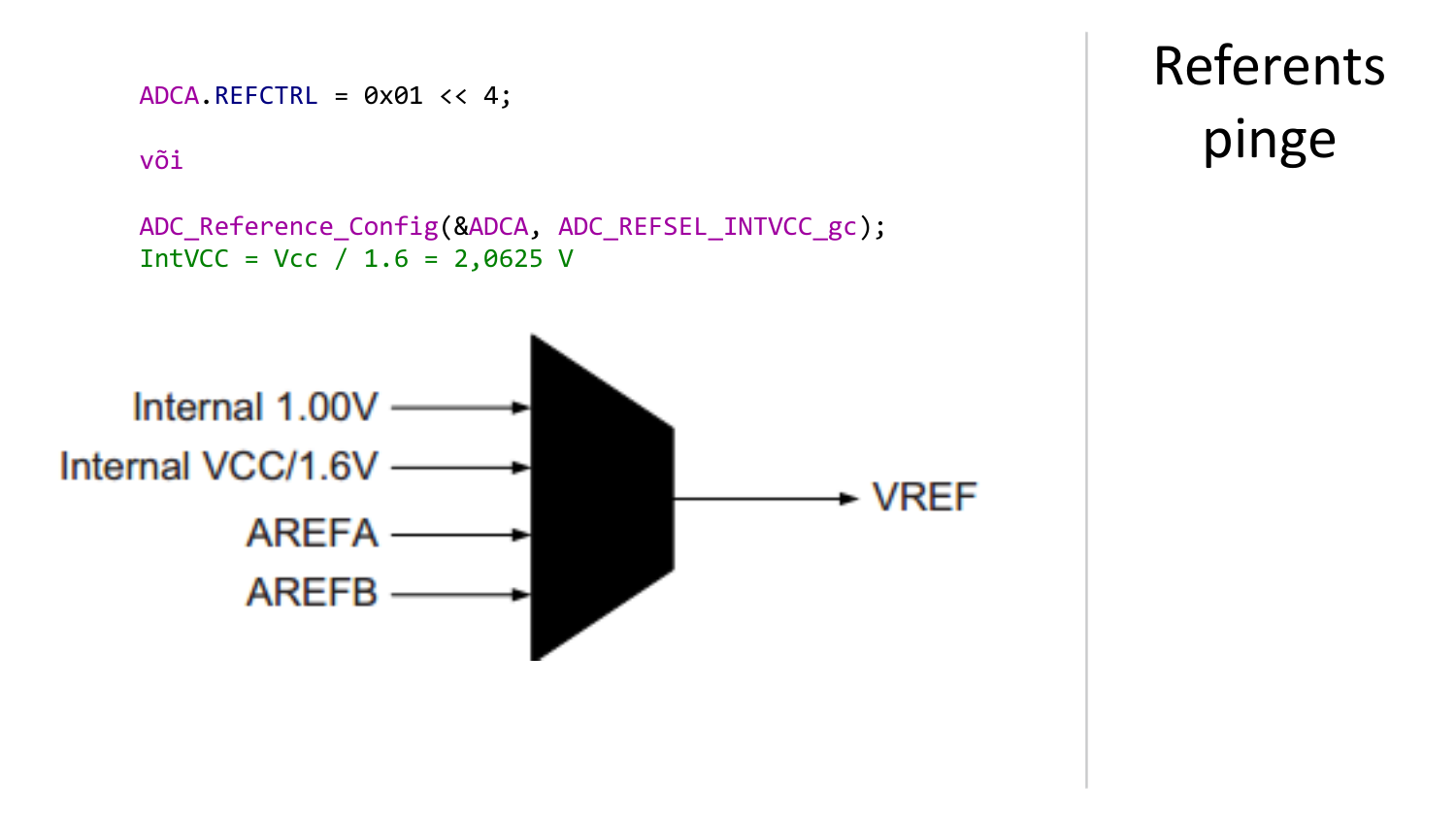| PRESCALER[2:0] | <b>Group configuration</b> | Peripheral clock division factor |
|----------------|----------------------------|----------------------------------|
| 000            | DIV4                       | 4                                |
| 001            | DIV8                       | 8                                |
| 010            | <b>DIV16</b>               | 16                               |
| 011            | <b>DIV32</b>               | 32 <sub>1</sub>                  |
| 100            | <b>DIV64</b>               | 64                               |
| 101            | <b>DIV128</b>              | 128                              |
| 110            | <b>DIV256</b>              | 256                              |
| 111            | <b>DIV512</b>              | 512                              |

## Prescaler

ADC\_Prescaler\_Config(&ADCA, ADC\_PRESCALER\_DIV64\_gc); Või:  $ADCA.PRESCALER = 0x01 << 2;$ 

| <b>Bit</b>           |                          |                |                  |                |        |                |            |            |
|----------------------|--------------------------|----------------|------------------|----------------|--------|----------------|------------|------------|
| $+0x04$              | $\overline{\phantom{a}}$ | $\blacksquare$ | <b>The State</b> | $\blacksquare$ | $\sim$ | PRESCALER[2:0] |            |            |
| <b>Read/Write</b>    |                          |                |                  |                |        | <b>RM</b>      | <b>R/W</b> | <b>R/W</b> |
| <b>Initial Value</b> |                          |                |                  |                |        |                |            |            |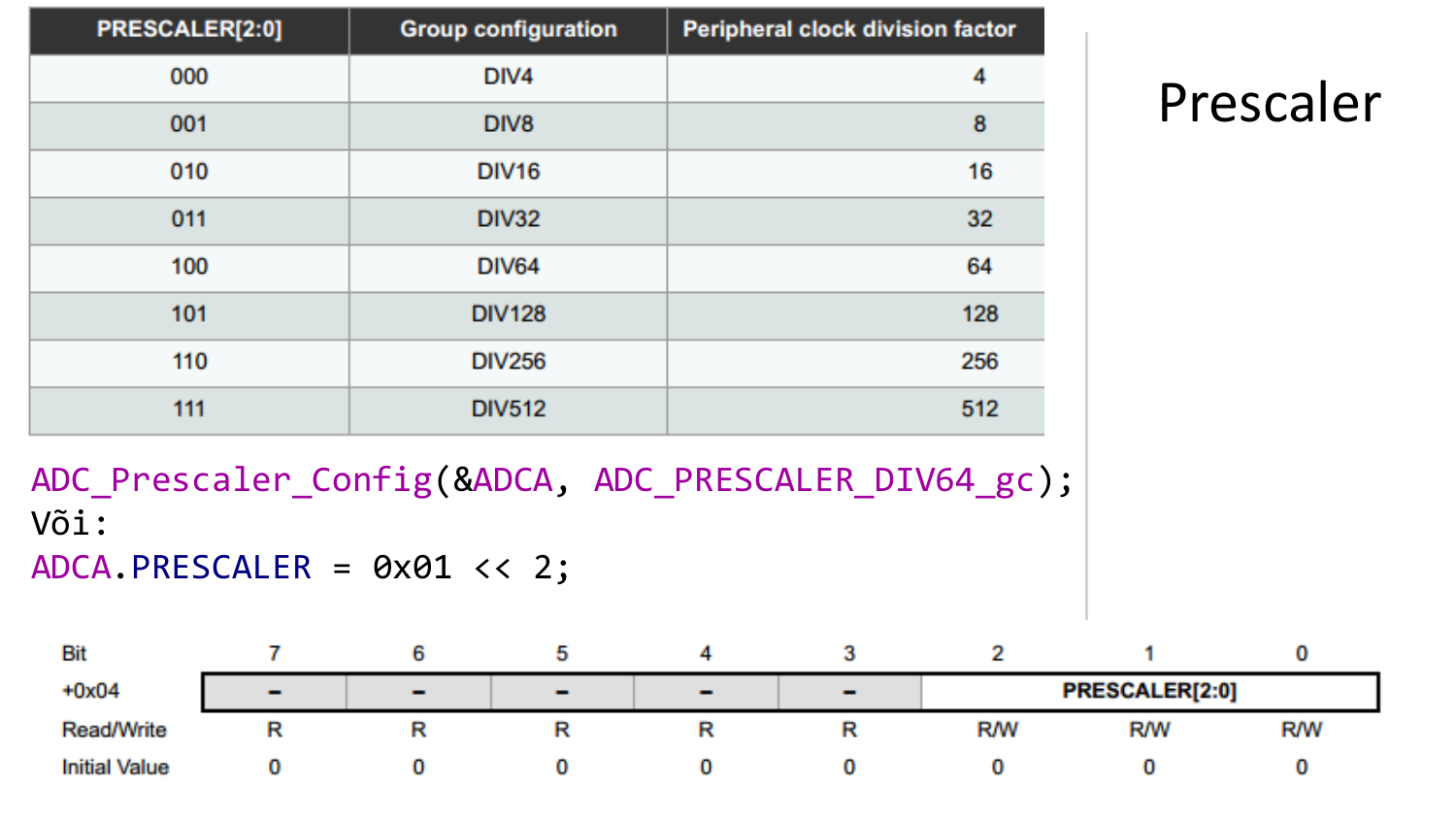```
ADCA.CH0.CTRL = 0x01;
```
Seadistame CH0 gain 1x ja single ended mode .

Table 25-9. Channel input modes, CONVMODE=0 (unsigned mode).

|                      | INPUTMODE[1:0] |   | <b>Group configuration</b> | <b>Description</b> |                                    |     |     |                |
|----------------------|----------------|---|----------------------------|--------------------|------------------------------------|-----|-----|----------------|
|                      | 00             |   | <b>INTERNAL</b>            |                    | Internal positive input signal     |     |     |                |
|                      | 01             |   | <b>SINGLEENDED</b>         |                    | Single-ended positive input signal |     |     |                |
|                      | 10             |   |                            | Reserved           |                                    |     |     |                |
|                      | 11             |   |                            | Reserved           |                                    |     |     |                |
|                      |                |   |                            |                    |                                    |     |     |                |
| Bit                  |                | 6 | 5                          | 4                  | 3                                  | 2   |     | 0              |
| $+0x00$              | <b>START</b>   |   |                            |                    | <b>GAIN[2:0]</b>                   |     |     | INPUTMODE[1:0] |
| <b>Read/Write</b>    | R/W            | R | R                          | R/W                | R/W                                | R/W | R/W | R/W            |
| <b>Initial Value</b> | 0              | 0 | 0                          | 0                  | 0                                  | 0   | 0   | 0              |

### **CTRL** Channel Control Register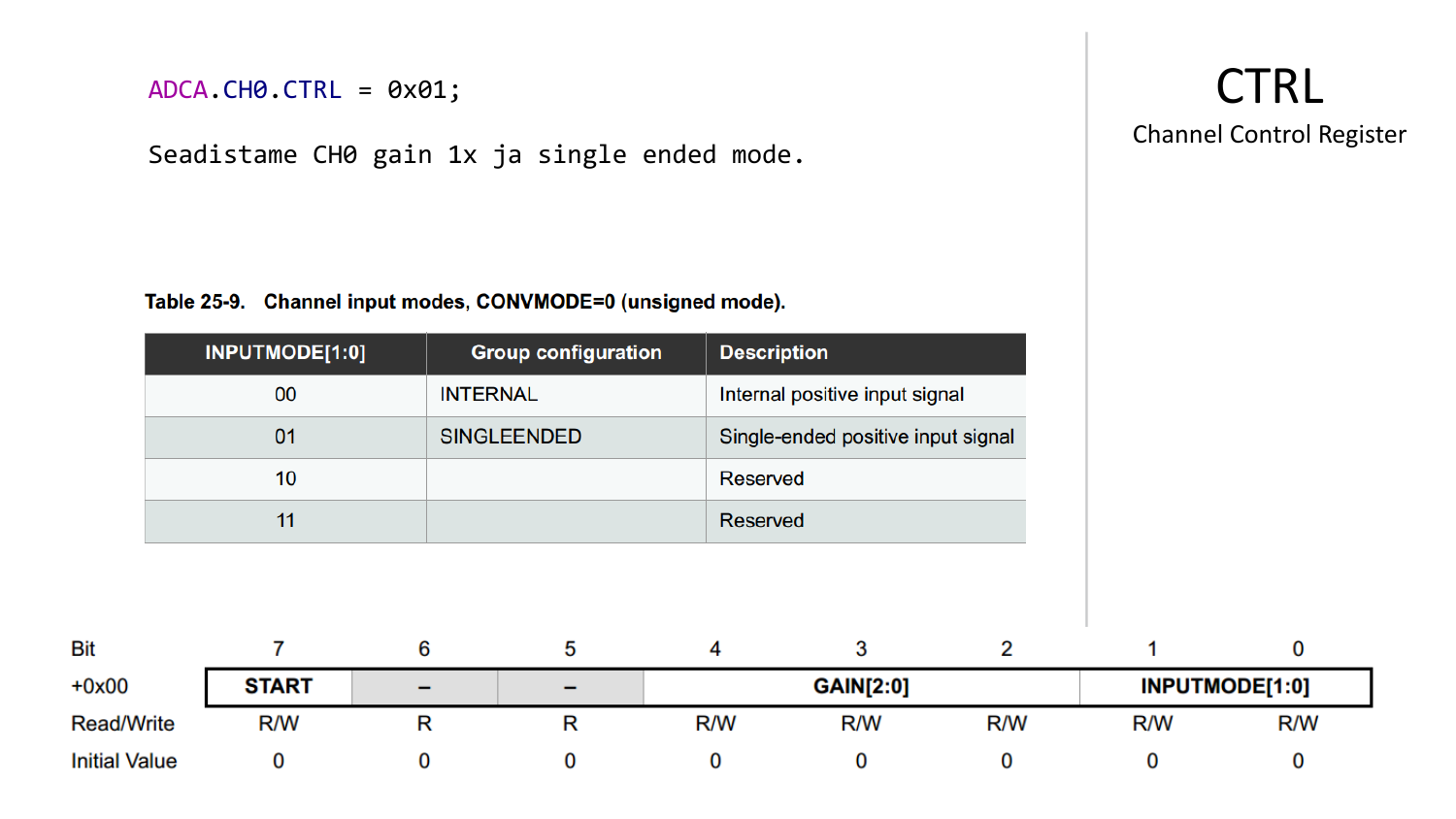• Setting up the which pins to convert.

 $ADCA. CH0.MUXCTRL = 0x01 << 3;$  $\bullet$ 



| <b>Bit</b>           |                          |     |     |             |     |                          |     |                    |
|----------------------|--------------------------|-----|-----|-------------|-----|--------------------------|-----|--------------------|
| $+0x01$              | $\overline{\phantom{0}}$ |     |     | MUXPOS[3:0] |     | $\overline{\phantom{0}}$ |     | <b>MUXNEG[1:0]</b> |
| <b>Read/Write</b>    |                          | R/W | R/W | R/W         | R/W |                          | R/W | R/W                |
| <b>Initial Value</b> |                          |     |     |             |     |                          |     |                    |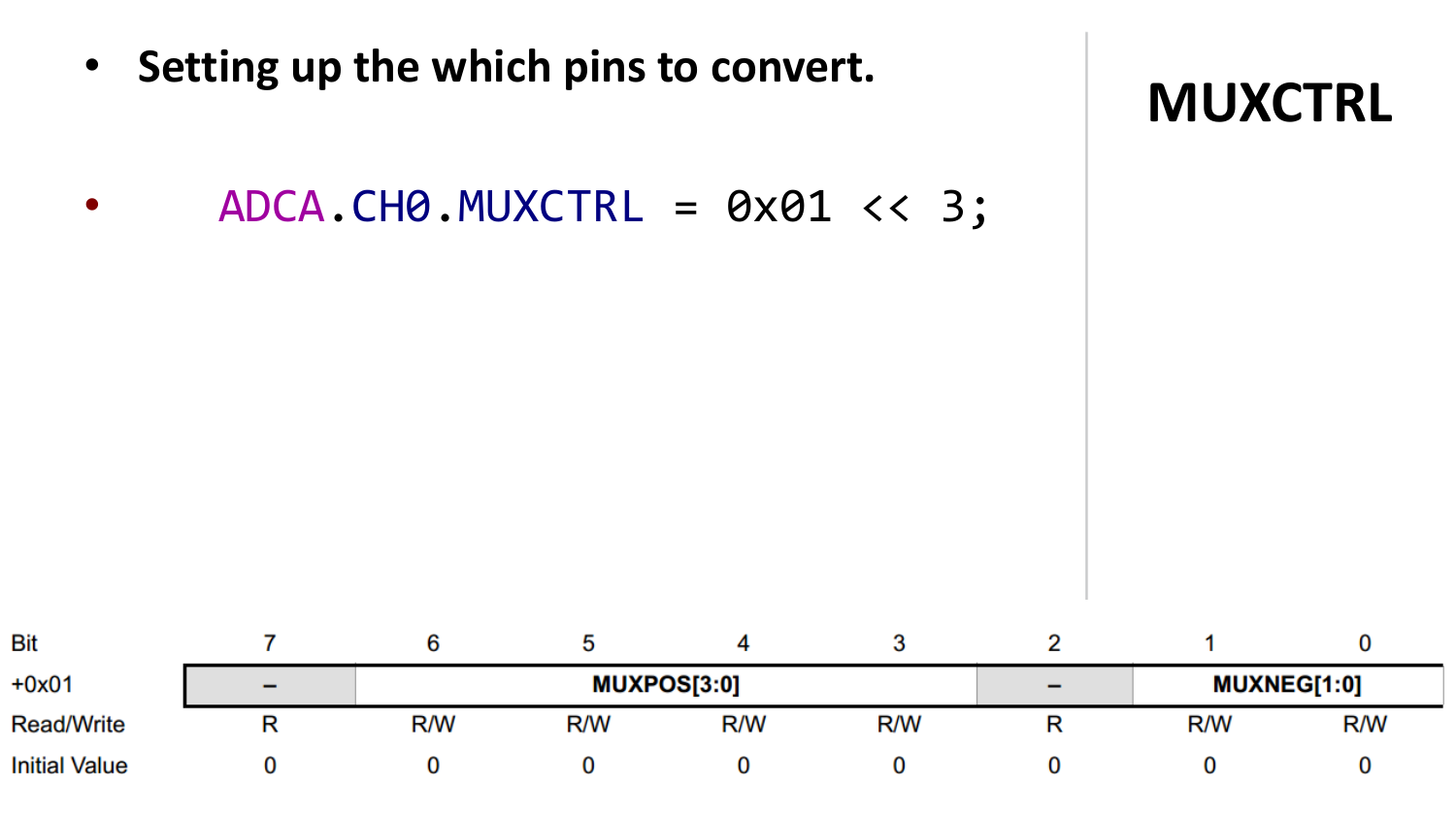• Enable ADC

• ADCA.CTRLA = 0x01;

- Oota et ADC oleks tööks valmis
- //ADC\_Wait\_8MHz(&ADCA);
- delay\_ms(100);

| Bit                  |            |             |           |                     |            |            |            |               |
|----------------------|------------|-------------|-----------|---------------------|------------|------------|------------|---------------|
| $+0x00$              |            | DMASEL[1:0] |           | <b>CHSTART[3:0]</b> |            |            |            | <b>ENABLE</b> |
| Read/Write           | <b>R/W</b> | <b>R/W</b>  | <b>RM</b> | <b>R/W</b>          | <b>R/W</b> | <b>R/W</b> | <b>R/W</b> | RW            |
| <b>Initial Value</b> |            |             |           |                     |            |            |            |               |

**CTRLA** Enable ADC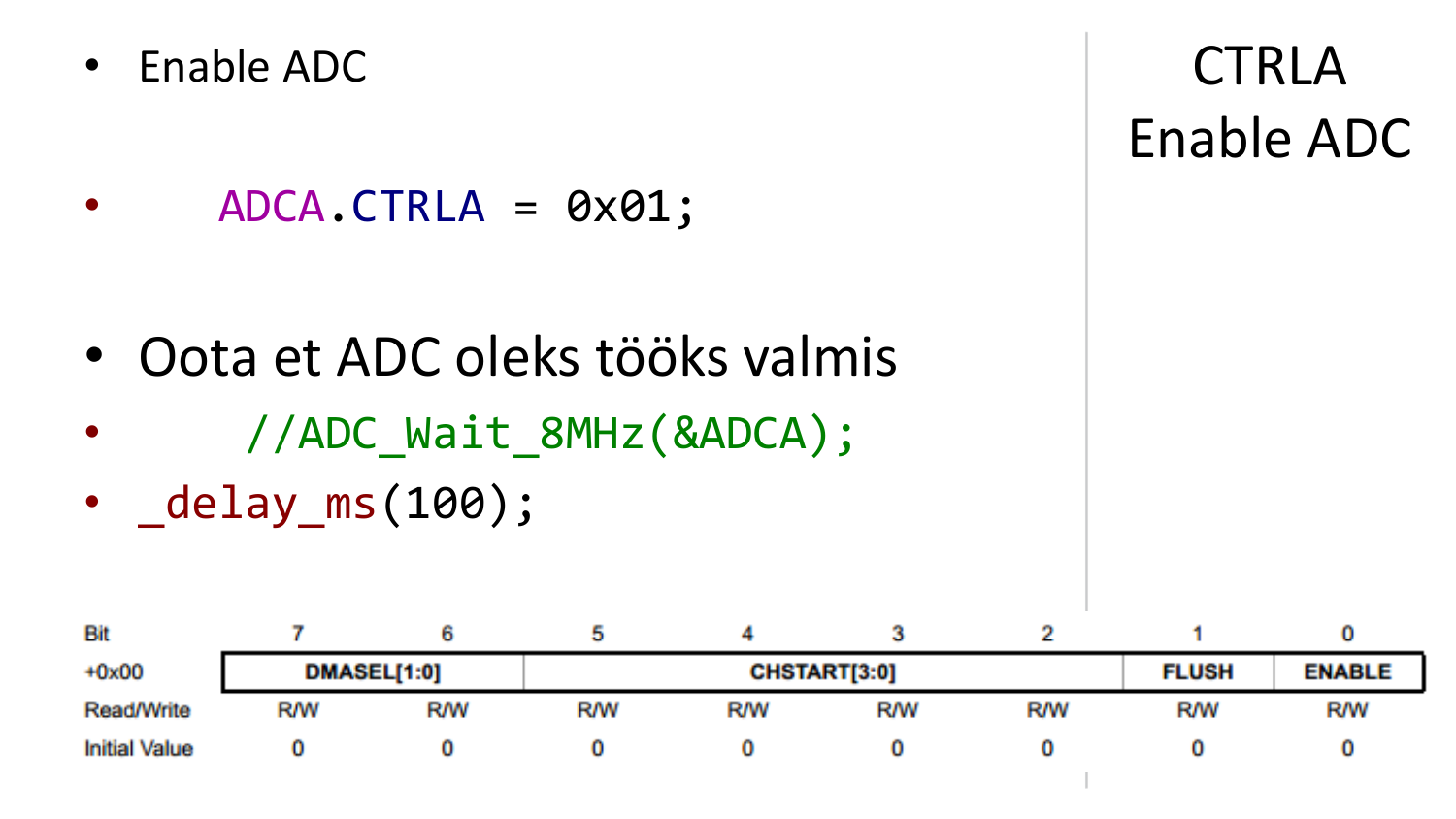- ADCA.CH0.MUXCTRL =  $0 \times 01 \lt 2$ ; //loeme ADC0-i
- // Start conversion (jätame enable ka tööle)
- ADCA.CTRLA  $= 0 \times 01 \lt 2;$
- //ootame et ADC konverteerimise lõpetaks
- while(!ADCA.CH0.INTFLAGS);
- //Prindime väljundi
- sprintf(buff,"%5d\n\r",ADCA.CH0RES);
- radio puts(buff);
- delay ms(100);

ADC Lugemine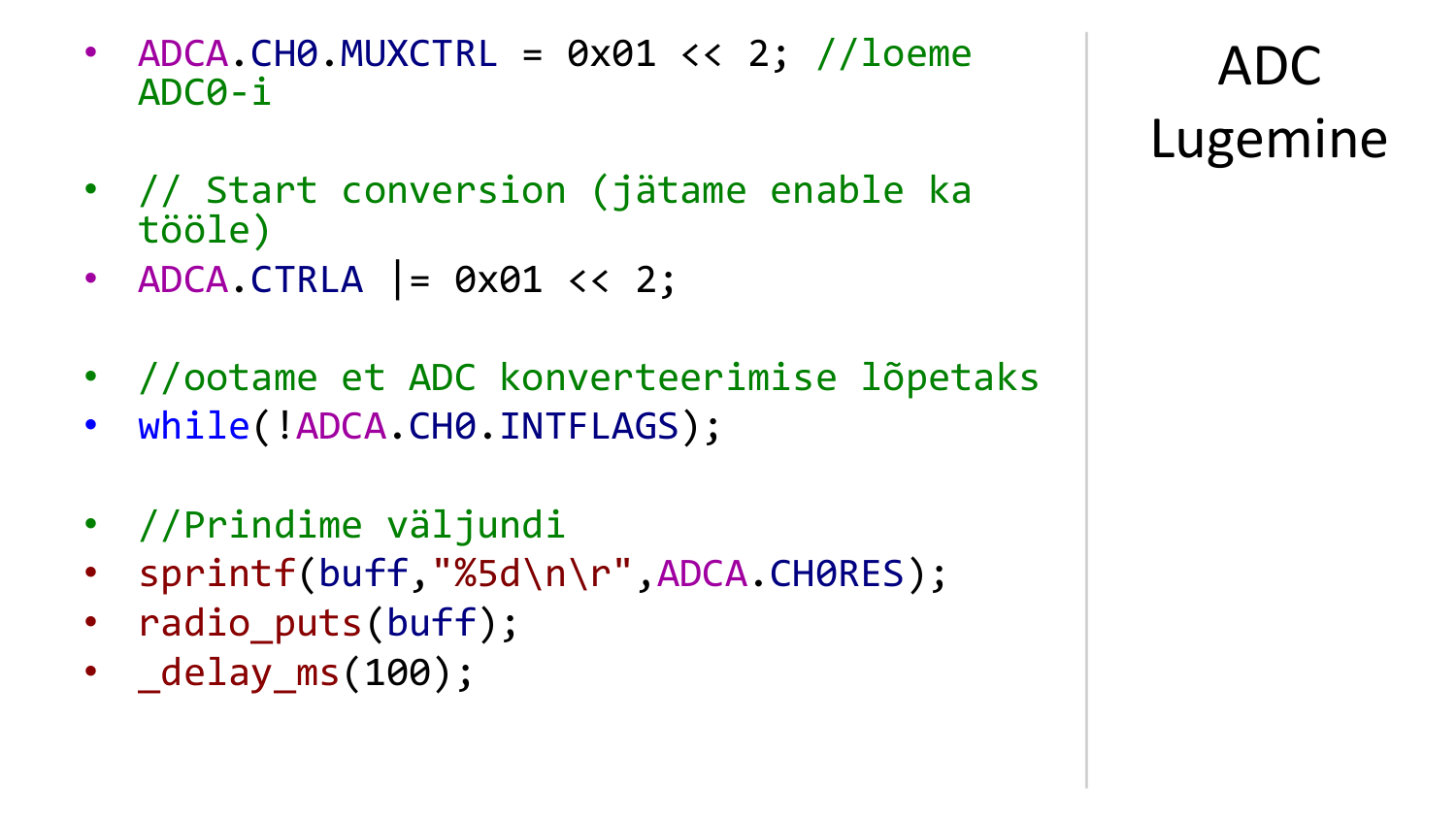```
#include <avr/io.h>
#include "drivers/board.h"
#include "drivers/motor.h"
#include <util/delay.h>
int main(void)
{
char buff[30];
clock_init();// Seadista süsteemi kell 32MHz peale
adc init();// Seadista ADC kanal 0
radio_init(57600);// Seadista raadiomooduli UART
    while(1)
    {
        sprintf(buff,"%5d\n\r",adc read(0));
```

```
radio puts(buff);
_delay_ms(100);
```
}

}

# Kasutades teeki